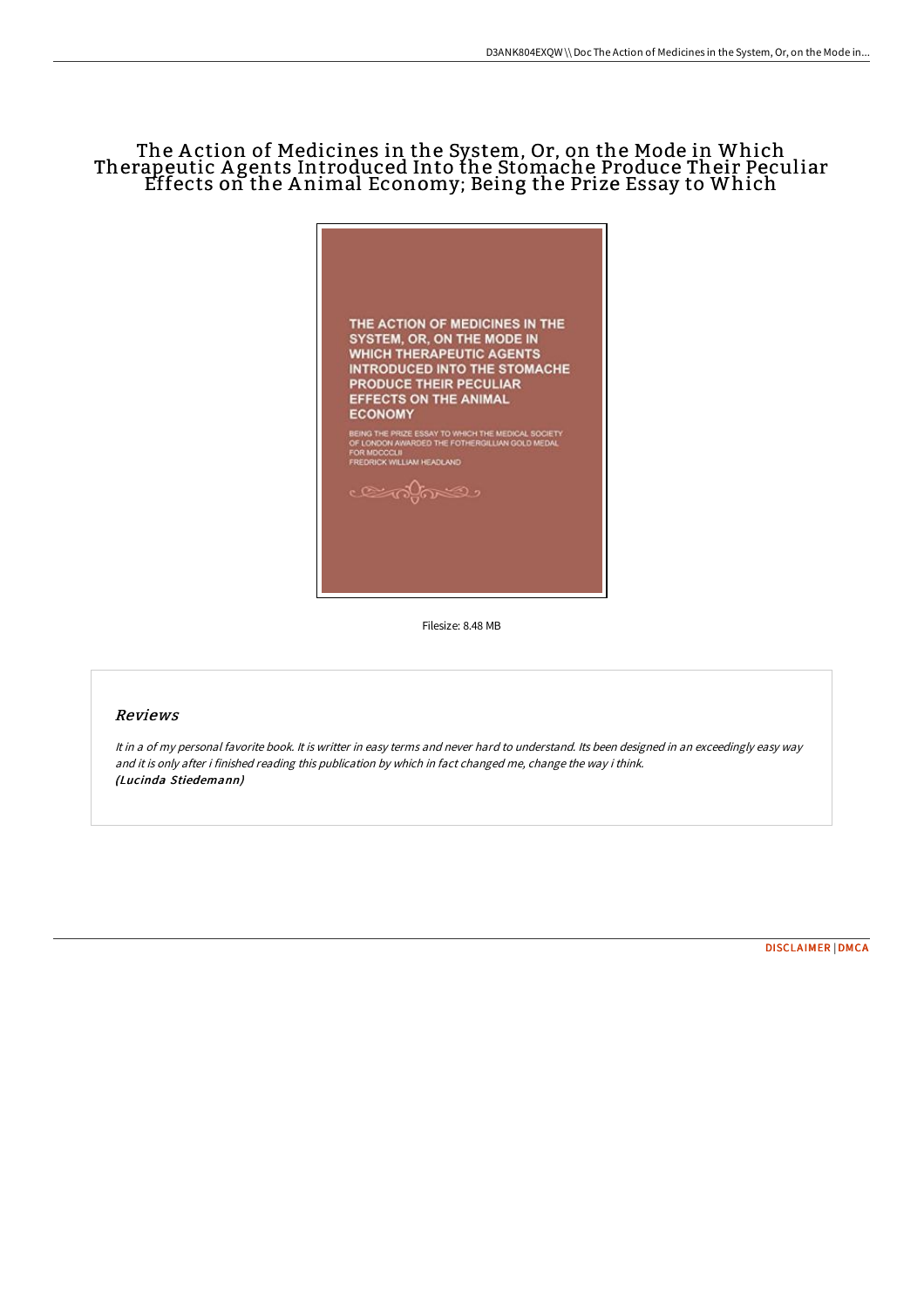### THE ACTION OF MEDICINES IN THE SYSTEM, OR, ON THE MODE IN WHICH THERAPEUTIC AGENTS INTRODUCED INTO THE STOMACHE PRODUCE THEIR PECULIAR EFFECTS ON THE ANIMAL ECONOMY; BEING THE PRIZE ESSAY TO WHICH



To save The Action of Medicines in the System, Or, on the Mode in Which Therapeutic Agents Introduced Into the Stomache Produce Their Peculiar Effects on the Animal Economy; Being the Prize Essay to Which PDF, please access the link under and save the document or have accessibility to additional information which might be related to THE ACTION OF MEDICINES IN THE SYSTEM, OR, ON THE MODE IN WHICH THERAPEUTIC AGENTS INTRODUCED INTO THE STOMACHE PRODUCE THEIR PECULIAR EFFECTS ON THE ANIMAL ECONOMY; BEING THE PRIZE ESSAY TO WHICH ebook.

Rarebooksclub.com, United States, 2013. Paperback. Book Condition: New. 246 x 189 mm. Language: English . Brand New Book \*\*\*\*\* Print on Demand \*\*\*\*\*.This historic book may have numerous typos and missing text. Purchasers can usually download a free scanned copy of the original book (without typos) from the publisher. Not indexed. Not illustrated. 1863 edition. Excerpt: .And some such substance as the decomposing Caseine in sour milk, which is capable of effecting this change out of the body, would be most likely to avail us, if we could contrive to introduce it into the blood. In an Essay on the Nature and Treatment of Diabetes, read before the Medical Society of London, I ventured to recommend that fresh milk should be freely consumed as an article of diet in this disorder--as it does not seem to be proved that its milk-sugar is liable to conversion into Glucose, or excretion in the urine--and, at the same time, that milk just turned sour should be administered in smaller quantities as a therapeutic agent. This recommendation has since been adopted with much success in several cases. Yeast has been given as a ferment likely to forward the development of grape-sugar. But there are two important objections to it. It tends to transform the sugar into Alcohol, instead of Lactic acid; and it operates only in the stomach, whereas it is in the blood that we desire the action of a ferment. Rennet has been recommended with more plausibility. It has been tried and found beneficial by Dr. Gray of Glasgow. Being a material of rather variable nature, it is uncertain in its remedial action. Further, Berzelius and Mialhe have thrown grave doubts on the facts assumed by Liebig, that Rcnnet e. Pepsine) coagulates milk by producing lacticpacid. Milk is more probably turned sour...

Read The Action of Medicines in the System, Or, on the Mode in Which [Therapeutic](http://www.bookdirs.com/the-action-of-medicines-in-the-system-or-on-the-.html) Agents Introduced Into the B Stomache Produce Their Peculiar Effects on the Animal Economy; Being the Prize Essay to Which Online Download PDF The Action of Medicines in the System, Or, on the Mode in Which [Therapeutic](http://www.bookdirs.com/the-action-of-medicines-in-the-system-or-on-the-.html) Agents Introduced Into the Stomache Produce Their Peculiar Effects on the Animal Economy; Being the Prize Essay to Which